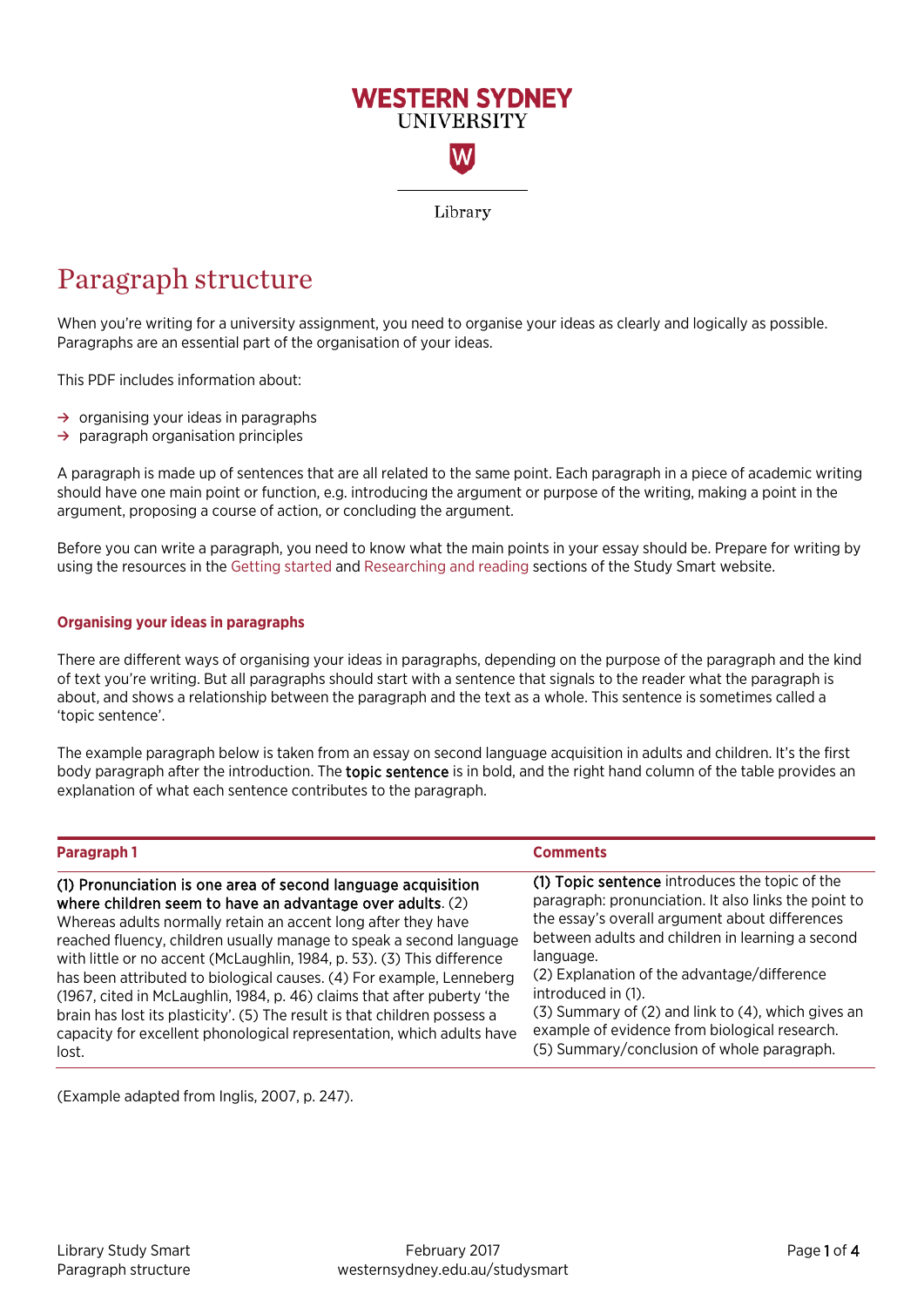### Try it yourself



The following paragraphs do not have topic sentences. After reading each paragraph, select the most appropriate topic sentence from the options given. The answers can be found at the end of this document.

# Paragraph 2

*The Federal Government deals with matters such as defence and immigration. State governments deal with matters such as public transport and public education. Local government deals with matters such as provision of garbage services and maintenance of local roads and parks.*

Which of the following sentences could function as a topic sentence for this paragraph? Why?

- a. The Federal government is the most important level of government.
- b. Australia has a unique system of government.
- c. There are three levels of government in Australia, with different responsibilities.

### Paragraph 3

*On the one hand, there are those who believe that soil erosion is linked to '...exploitation by national and international elites, rich landowners, large companies and so on [which] push the poor below subsistence level. They are then forced to mine the soil – extracting fertility without restoring it – simply to survive' (Blaikie, in Harrison, 1996, p. 265). On the other hand are the Neo-Malthusians, who argue that it is population growth that leads to soil erosion in West and Central Africa and South Asia, where increased numbers of people place pressure on marginal areas (Harrison, 1996, p. 265). In this situation, technology is a factor that can help reduce erosion, rather than contribute to it, through the use of conservation techniques.*

Which of the following sentences could function as a topic sentence for this paragraph? Why?

- a. There is debate as to the factors which contribute to soil erosion, with arguments being split down ideological lines.
- b. It has been confirmed that population growth contributes to soil erosion and not technology which can actually help reduce erosion.
- c. In many countries population growth has resulted in soil erosion.

(Activity adapted from Inglis, 2007, pp. 247-8).

#### **Paragraph organisation principles**

Different ways of organising ideas in a paragraph include:

### General to specific

Start with the most general idea in your topic sentence and then use the following sentences to bring in specific examples. Paragraphs 1 and 2 above are both examples of this organising principle.

### Problem and solution

Start by stating a problem in the topic sentence and then use the following sentences to explain how the problem might be solved.

### Claim and evidence

Present a claim in your topic sentence and then provide evidence in the following sentences.

### Claim and counter-claim or counter-argument

Present a claim in your topic sentence that you don't agree with and then present an opposing claim or argument against that claim. This is used when you are trying to argue against an objection that your reader might make to your argument.

### Chronological order (time)

Start with the topic or main point in your topic sentence, then introduce events relating to that topic or point in time sequence in the following sentences. This is especially useful when you need to present a historical overview of something.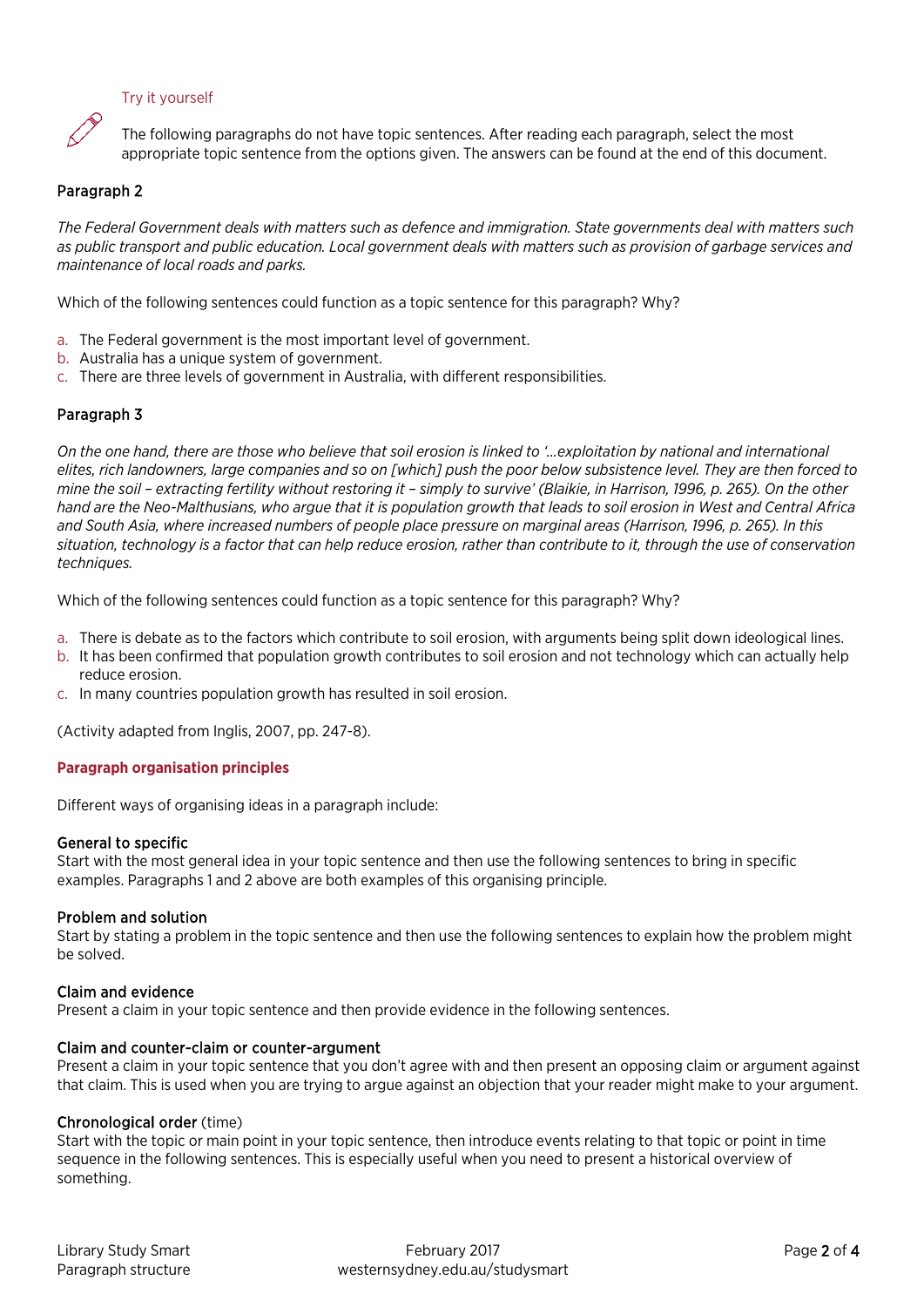## Most important to least important

Start with the topic or main point in your topic sentence, then introduce supporting points in order of importance in the following sentences.

(Adapted from Inglis, 2007, p. 256).

#### Examples

The paragraphs below provide further examples of how the sentences in a paragraph relate to each other and contribute to the purpose of the paragraph.

| Paragraph 4                                                                                                                                                                                                                                                                                                                                                                                                                                                                                                                                                                                                                                                                                                                                                                                                                                                                                                                | <b>Comments</b>                                                                                                                                                                                                                                                                                                                                                                                                                                                                                                                                                                                                                                                                                                        |
|----------------------------------------------------------------------------------------------------------------------------------------------------------------------------------------------------------------------------------------------------------------------------------------------------------------------------------------------------------------------------------------------------------------------------------------------------------------------------------------------------------------------------------------------------------------------------------------------------------------------------------------------------------------------------------------------------------------------------------------------------------------------------------------------------------------------------------------------------------------------------------------------------------------------------|------------------------------------------------------------------------------------------------------------------------------------------------------------------------------------------------------------------------------------------------------------------------------------------------------------------------------------------------------------------------------------------------------------------------------------------------------------------------------------------------------------------------------------------------------------------------------------------------------------------------------------------------------------------------------------------------------------------------|
| (1) In research on approaches to learning, a distinction is<br>often made between deep learning and surface learning. (2)<br>The basic difference in approaches is that deep learning is an<br>active process whereas surface learning is passive. (3) Active<br>learning involves skills such as planning and relating new<br>information to previously learned information. (4) Surface or<br>passive learners tend to be dependent on teachers and lack<br>organisational skills. (5) The learning strategies of deep learners<br>include looking for main ideas, and reading critically. (6) Surface<br>learners, on the other hand, adopt strategies such as focusing on<br>'facts' and learning by rote. (7) Although surface learning<br>strategies can be important in some subjects or in some stages<br>of learning, deep learning is more likely to lead to understanding<br>and success in university studies. | (1) Topic sentence signals that the paragraph is going<br>to compare and contrast two kinds of learning: deep<br>and surface learning. The terms 'distinction' and<br>'between' signal the comparison/contrast purpose of<br>the paragraph.<br>(2) Identification of the main point of contrast: whether<br>the process involved in learning is active or passive.<br>(3) Explanation of active learning.<br>(4) Explanation of passive learning.<br>(5) Description of learning strategies in deep learning.<br>(6) Description of learning strategies in surface<br>learning. Note use of 'On the other hand' to signal<br>contrast.<br>(7) Conclusion acknowledging that both learning<br>approaches can be useful. |
|                                                                                                                                                                                                                                                                                                                                                                                                                                                                                                                                                                                                                                                                                                                                                                                                                                                                                                                            | Note how the writer alternates between deep/active<br>and surface/passive learning in the explanation<br>(sentences 3-6). Note also that no references are used<br>- you should refer to the sources of information to<br>support your point and to maintain academic integrity.                                                                                                                                                                                                                                                                                                                                                                                                                                       |

(Example adapted from Inglis, 2007, p. 253).